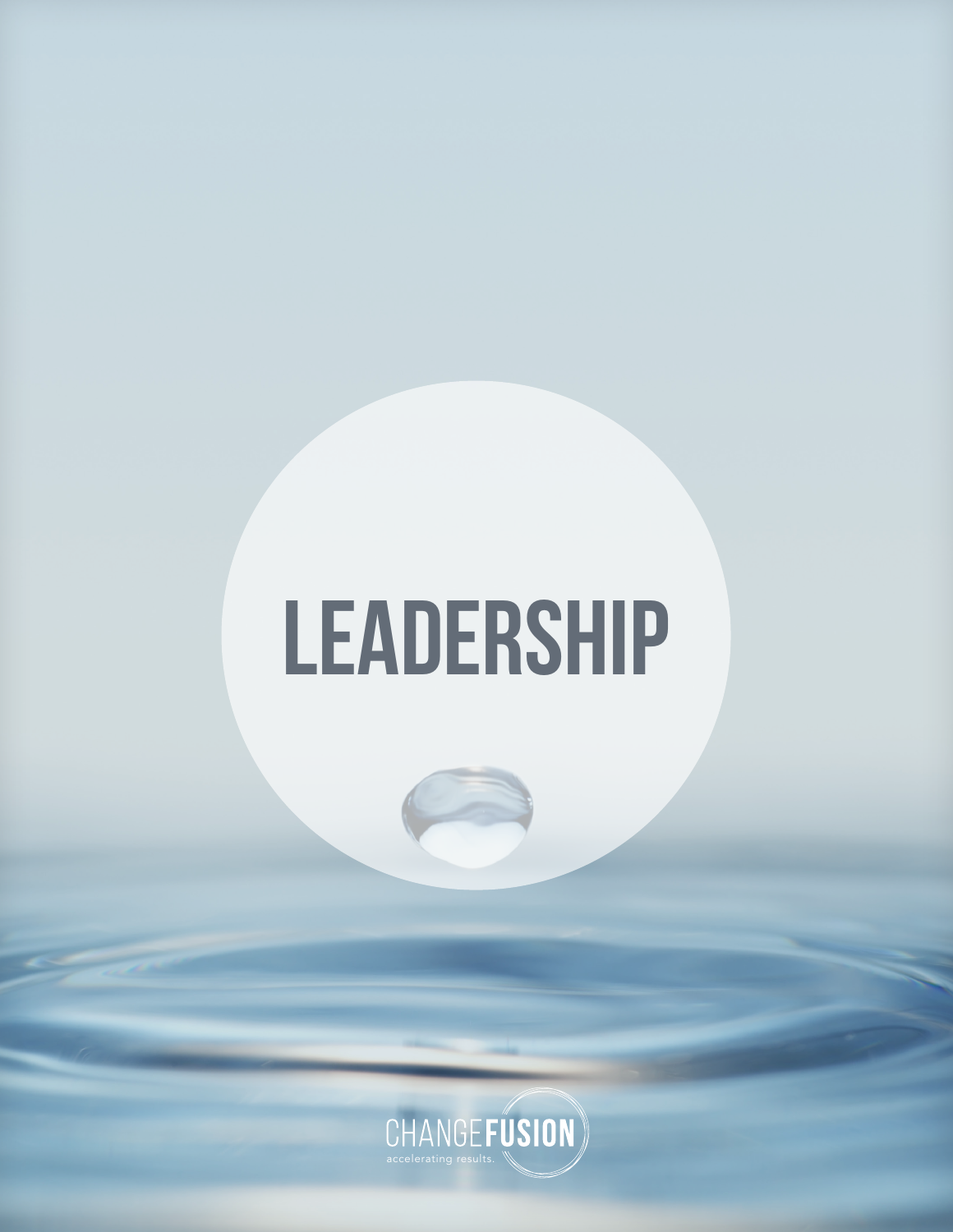### LEAD /LEED/ VERB

An art, science, practice, and choice that defines you and mobilizes organizations to succeed.

Like many technical capacities, there is a science and skill behind what makes great leaders successful. But true leadership, the kind that makes a difference, requires far more than an expertise of facts and theories. It requires the art of presence and practice. It requires strategic agility. It requires full contact with who you are and what you bring to your situation.

We support leaders in this full-contact sport. We challenge them to think strategically about their situation and what they want to achieve. We help them as they master the science, develop the art, and practice the daily choices that bring their leadership to life. We look forward to helping you too.

Encouragingly,



About Us

We help organizations achieve change, define strategy, shift culture, and build the capacity of their leaders and employees. We do it all with hard-hitting business acumen, deep knowledge of organization dynamics, and a strong emphasis on making a sustainable difference.

©2016 CHANGEFUSION, LLC. ALL RIGHTS RESERVED.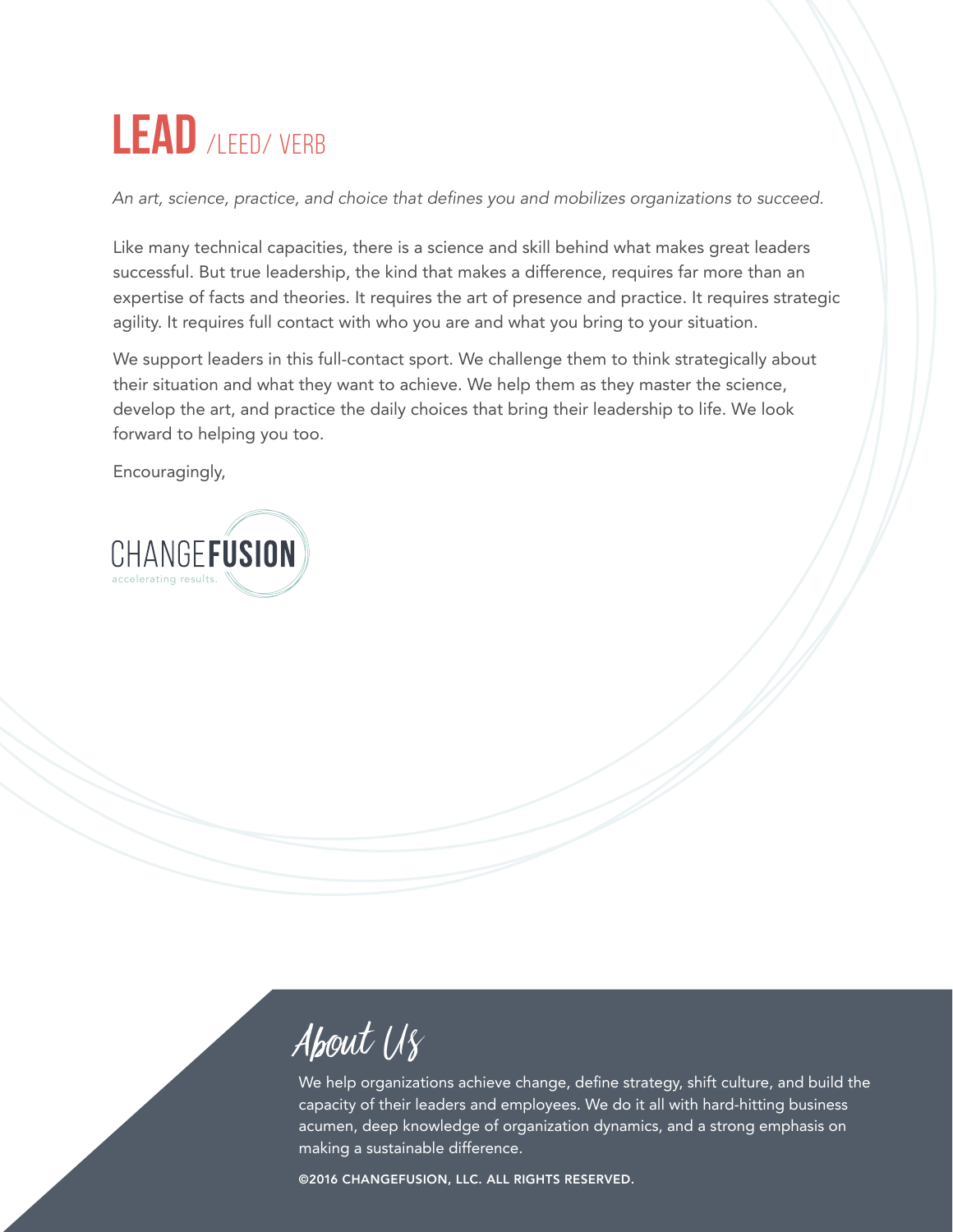### **WE BUILD STRATEGIC LEADERS.**

#### LEADERSHIP IS A FULL-CONTACT SPORT.

Great leaders understand the context in which they lead and set forth a strategic direction towards what is possible. They mobilize others to deliver results and they demonstrate the personal courage necessary to make choices that matter.

#### Great leaders make things happen.

But let's be real, great leadership isn't easy. Leaders work in extremely complex and fast-paced environments. Their worlds are filled with the sudden, the unexpected, the multi-faceted, and the urgent (often all before lunch). Even those with the best skills can be overcome by the demands of their surroundings. Our leadership services and programs incorporate these realworld challenges and help leaders address them head-on.



We develop **leaders** who think strategically, build effective relationships, and intentionally shape culture.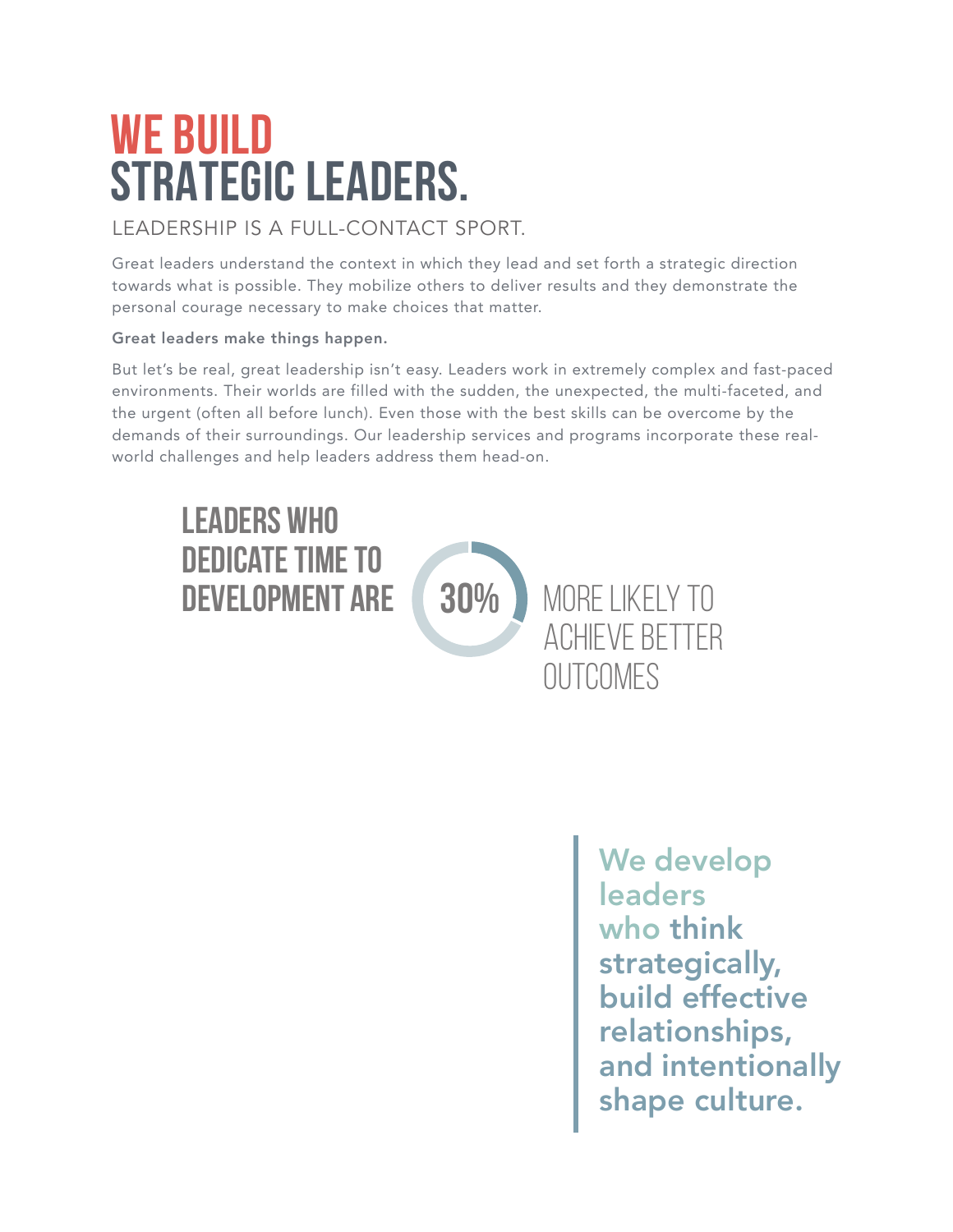### **WHY**  CHANGE**FUSION?**

We build leadership development programs to fit your organization's culture, strategy, and goals. We combine the latest in leadership research with real-world application, coaching, assessments, and action learning projects. Leaders walk forward from our programs immediately applying new, practical approaches that make a difference.

OUR LEVERAGE POINTS: **CONTEXT, RELATIONSHIPS, RESULTS**

OUR APPROACH: **TAILORED AND RELEVANT**

OUR SECRET SAUCE: **DEEP PERSONAL CHANGE**

Leadership requires making choices to adapt to context, build strong relationships, and seize new results. We support leaders in understanding what their situation requires from them and making choices to realize the results and relationships they want to achieve. We help them think boldly and strategically, be innovative and adaptable, and develop clear empathy and strong presence.

Unlocking inner leadership capacity is a deep and personal change journey. We stretch and challenge leaders with compassion. We help them dive deeply into the mindset and strategic skills they need through experiential practice, personal reflection, and the support of a cohort community.

### Our expertise

Our leadership expertise is refined from decades of coaching, consulting, and developing senior leaders in government, corporate, and non-profit environments. Through our approach and proprietary leadership tools, we have equipped leaders to lead effectively in high-pressure, complex, and paradoxical environments to achieve strategic, political, and personal success. Our expertise is also steeped in experience gained through years of holding leadership positions ourselves. Our consultants understand (and have lived through) the real-world situations leaders face on a day-to-day basis. This brings a compassion and a courage to our work that makes a significant difference for the leaders we work with.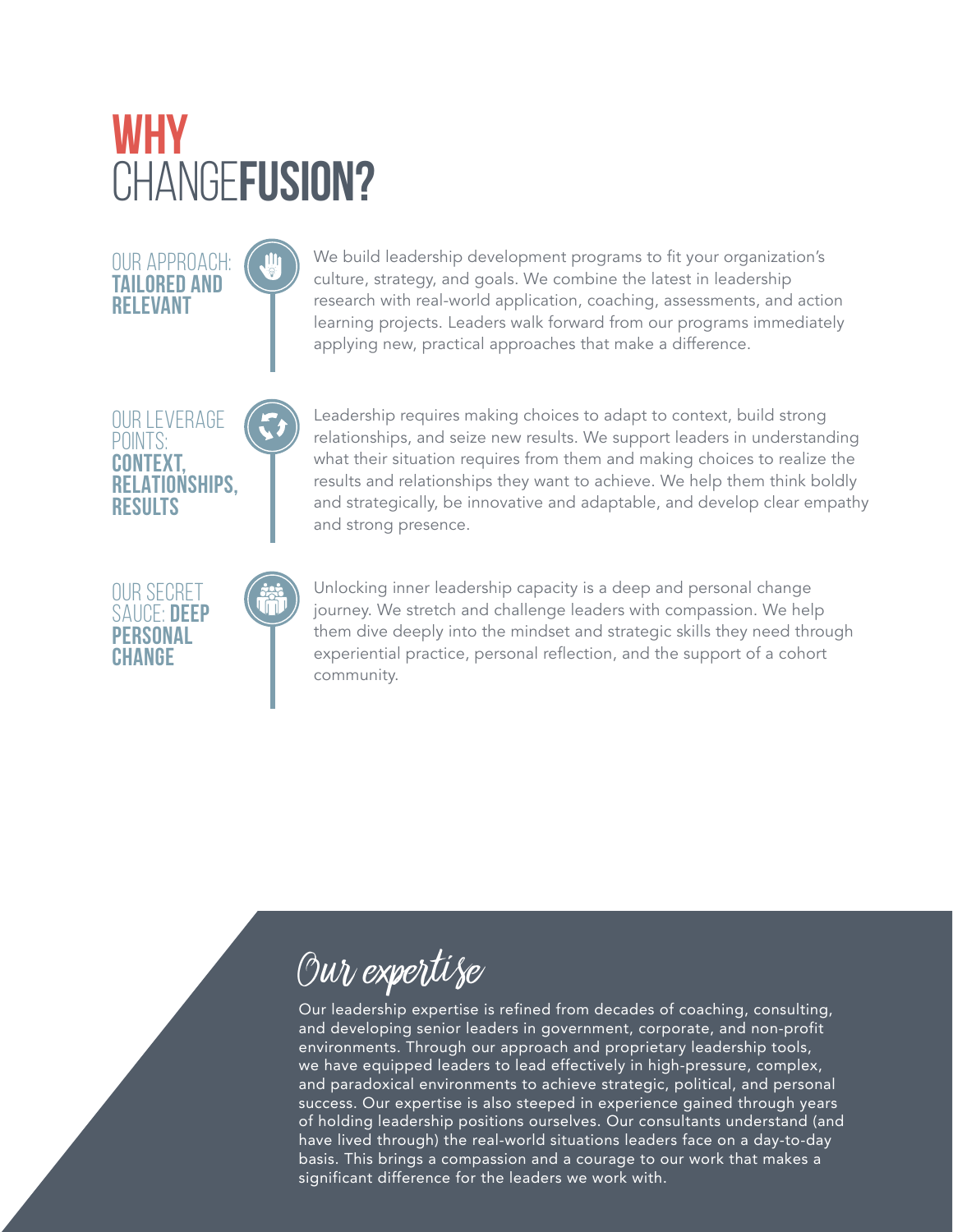### **OUR LEADERSHIP POINT OF VIEW**

Leaders explore, expand, and exercise deliberate strategic choices. Through three leadership stances, leaders come to understand the strategic challenges they face, the capacity and relationships they need to build, and the legacy they want to create.

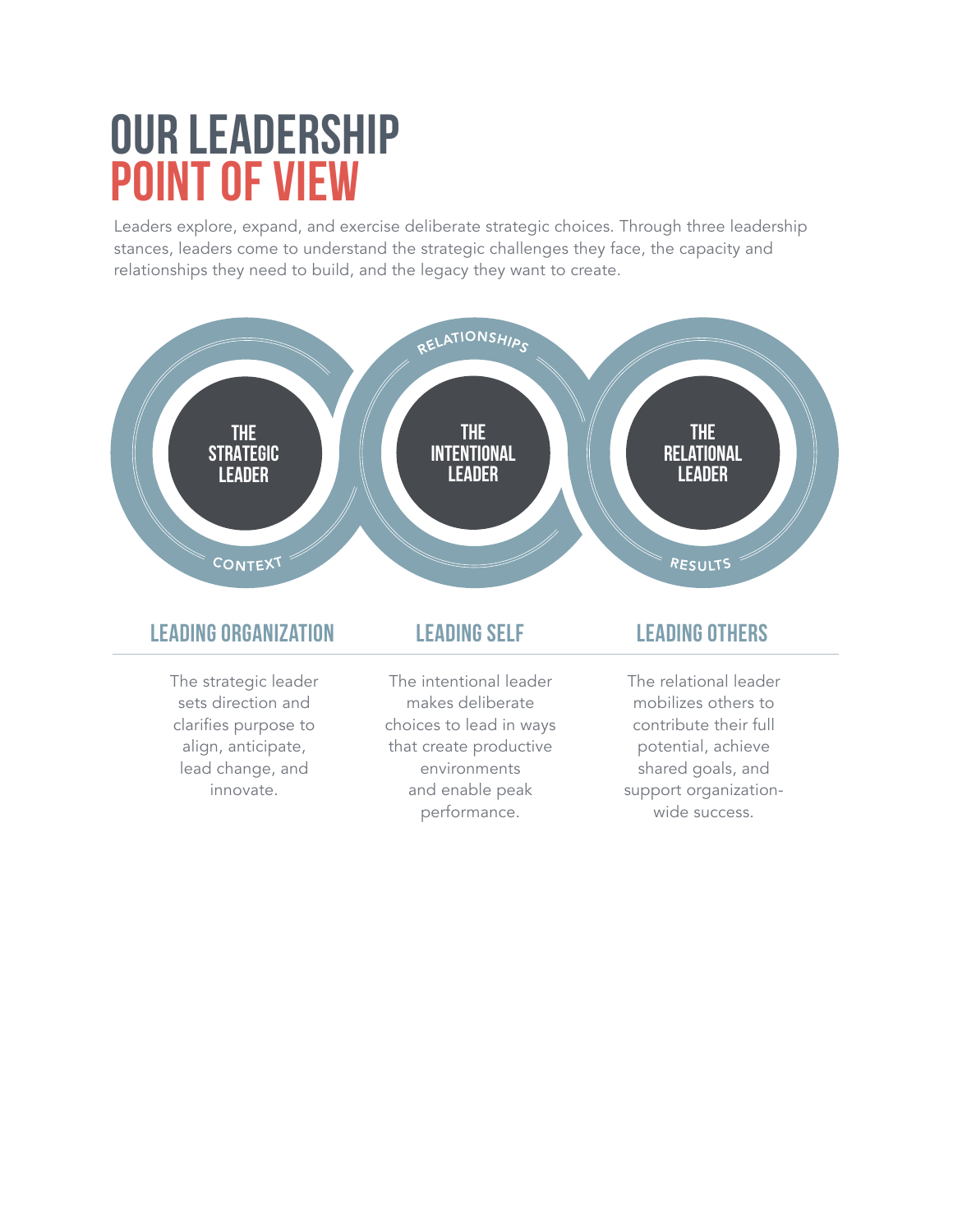### **OUR LEADERSHIP SERVICES: LEARNING LABS**

LEADERS MAKE A POSITIVE DIFFERENCE. DO YOURS?



#### **leadership development program**

This intense, deep-learning experience immerses leaders in the mindset and skills they need to lead and achieve in complex, fast-paced environments. The program incorporates real-world application and creates a community of practice by bringing participants together as a cohort. The program focuses on three leadership stances through which participants learn to:

- n Make deliberate choices to lead in ways that create productive environments and enable peak performance (the Intentional Leader)
- Mobilize others to contribute their full potential, achieve shared goals, and support organization-wide success (the Relational Leader)
- Set direction and clarify purpose to align, anticipate, lead change, and innovate (the Strategic Leader)



#### **leading with emotional intelligence**

This learning lab is designed to help leaders energize, inspire, and mobilize. Participants learn to use emotional intelligence as a core leadership skill in creating high performance environments, improving relationships, and maximizing their personal effectiveness and leadership brand. As a part of the course, participants complete an online emotional intelligence assessment and receive individualized information on how to improve the ways they perceive and express themselves, interact with others, and use emotional information in dealing with challenges and uncertainty.



#### **leading change in complex times**

This session prepares leaders, executives, and individuals to catalyze and navigate change. It is a hard-hitting course that develops leaders' skills to understand and use the principles of self-organization in complex and challenging situations. It is a deep dive into change from which leaders emerge armed and ready to navigate transition in their organizations.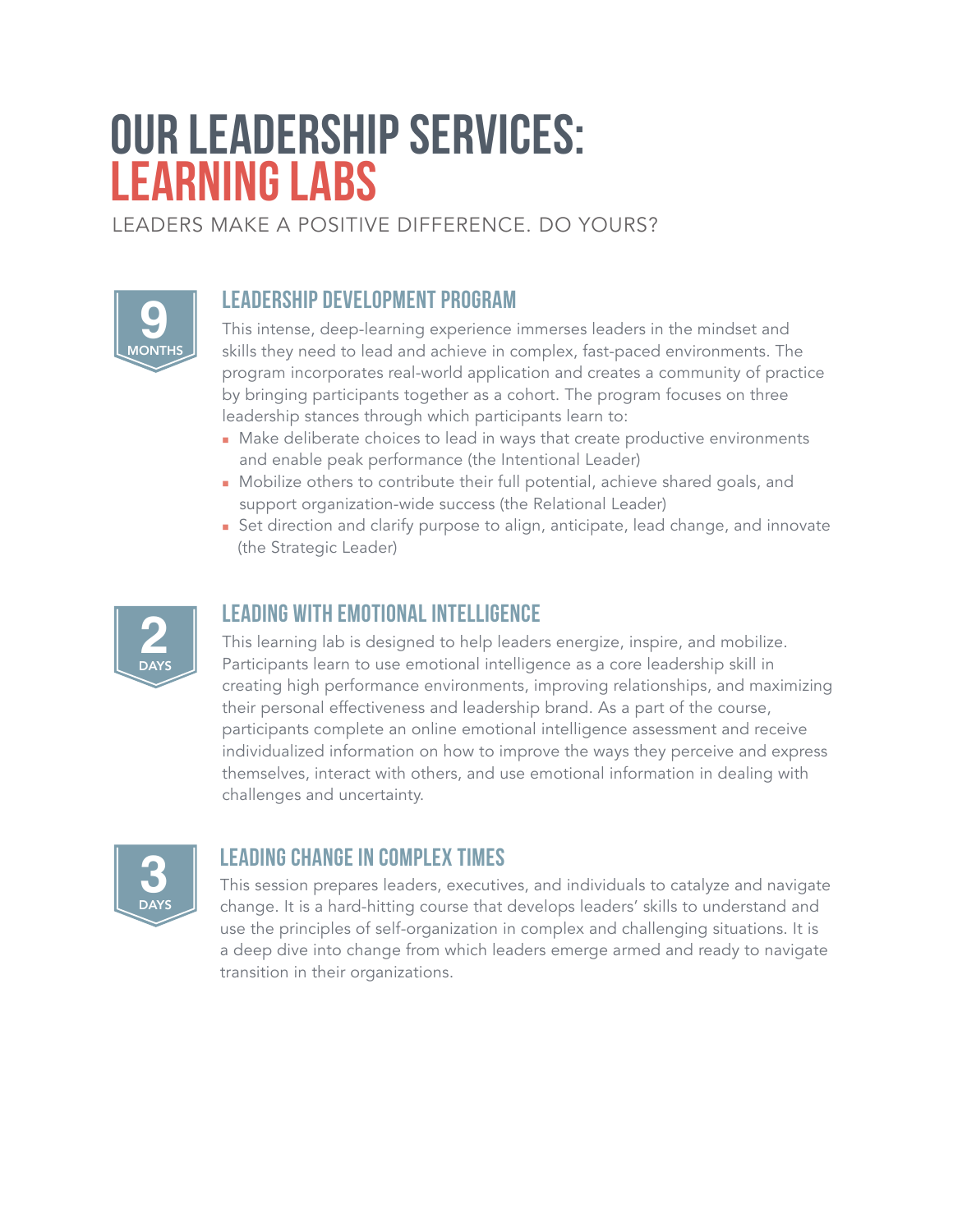### **OUR LEADERSHIP SERVICES: 360 ASSESSMENT**

A LEADER'S IMPACT RIPPLES THROUGHOUT AN ORGANIZATION. WHAT'S YOUR RIPPLE?



#### **Leadership insights 360 (li360)**

The Leadership Insights 360 (LI360 ™) is an online 360 assessment designed to build awareness of leadership impact and effectiveness through actionable feedback from peers, direct reports, manager(s), and stakeholders or colleagues. It hones in on 15 core leadership behaviors and collects information on how well you demonstrate these competencies. Using this tool, you receive a comprehensive leadership report that includes all feedback, a synthesis of your strengths and development areas, and a guided development plan to enact behavior change and accelerate your skills and results.

#### **15 core leadership competencies**

#### **knowing self**

Self-awareness Personal accountability Adaptability Builds relationships Influence

#### **leading others**

Develops others Builds engaged teams Collaboration Manages conflict

#### **leading organization**

Strategic thinking Change leadership Sets direction Effective decision making Political savvy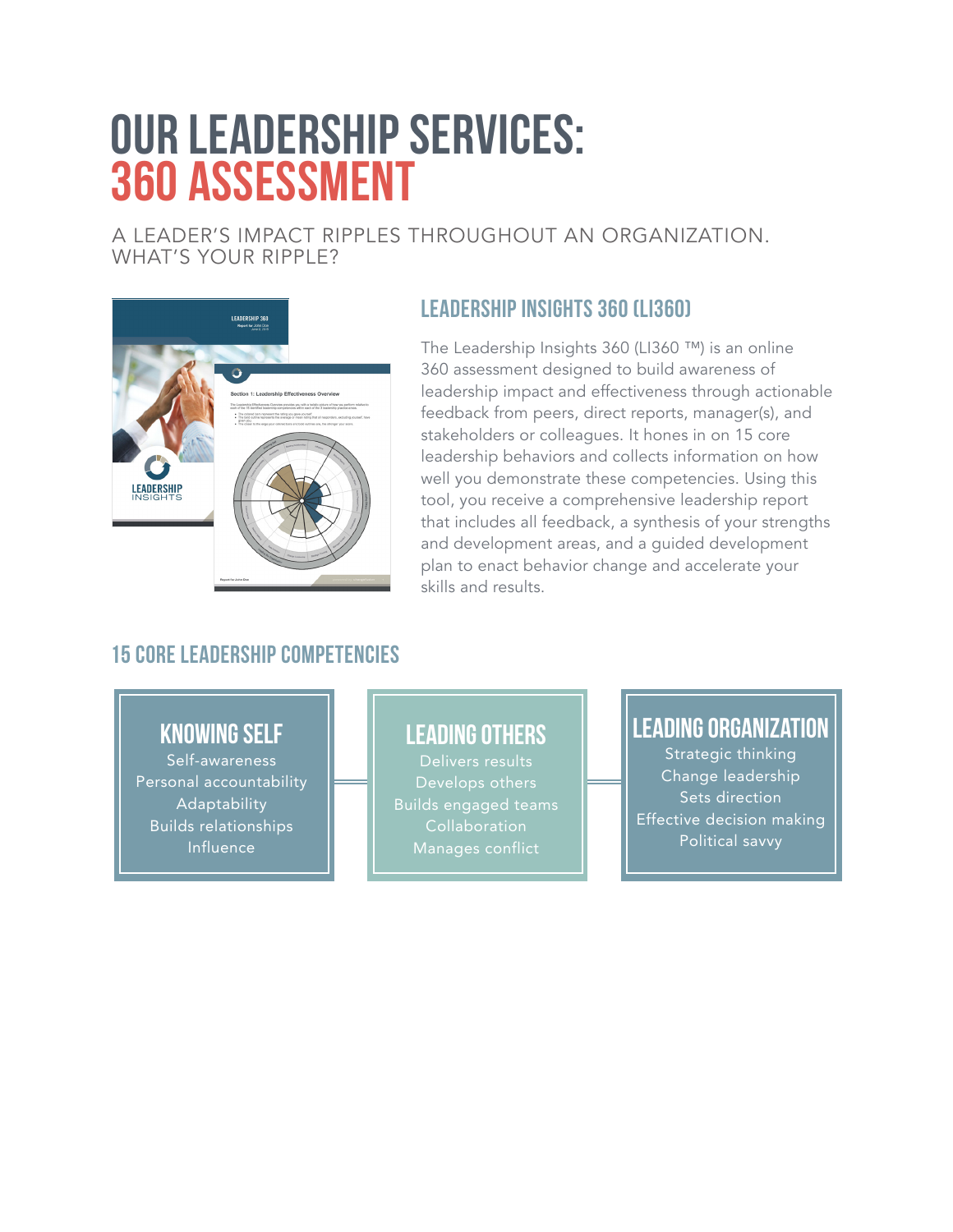### **OUR LEADERSHIP SERVICES: COACHING**



#### **leader communication audit**

This 6-month coaching package focuses on honing your communication skills to connect with and inspire your organization. You will first work with your coach to assess the impact of your current communication style and organization messages. Next, you will develop the art and



skill of storytelling and other day-to-day behaviors that engender strong, trusting relationships. Through this comprehensive audit of your verbal and nonverbal messages, you will find and maximize your leadership voice to increase trust, clarity, and alignment in your organization.



#### **leadership onboarding**

Our leadership onboarding services help leaders (new or existing) transition into positions on an accelerated learning curve with minimum mistakes. Through this six-month package, you will work with a coach to focus on strategic thinking, relationship-building, and personal presence to transition into



your role successfully. Using this service, leaders can more quickly understand their new role and/or organization and make an effective impact early on. Our coaches use a four-step transition roadmap and dashboards for each phase of the journey to help you maximize results, build key relationships, and ensure organization-wide alignment.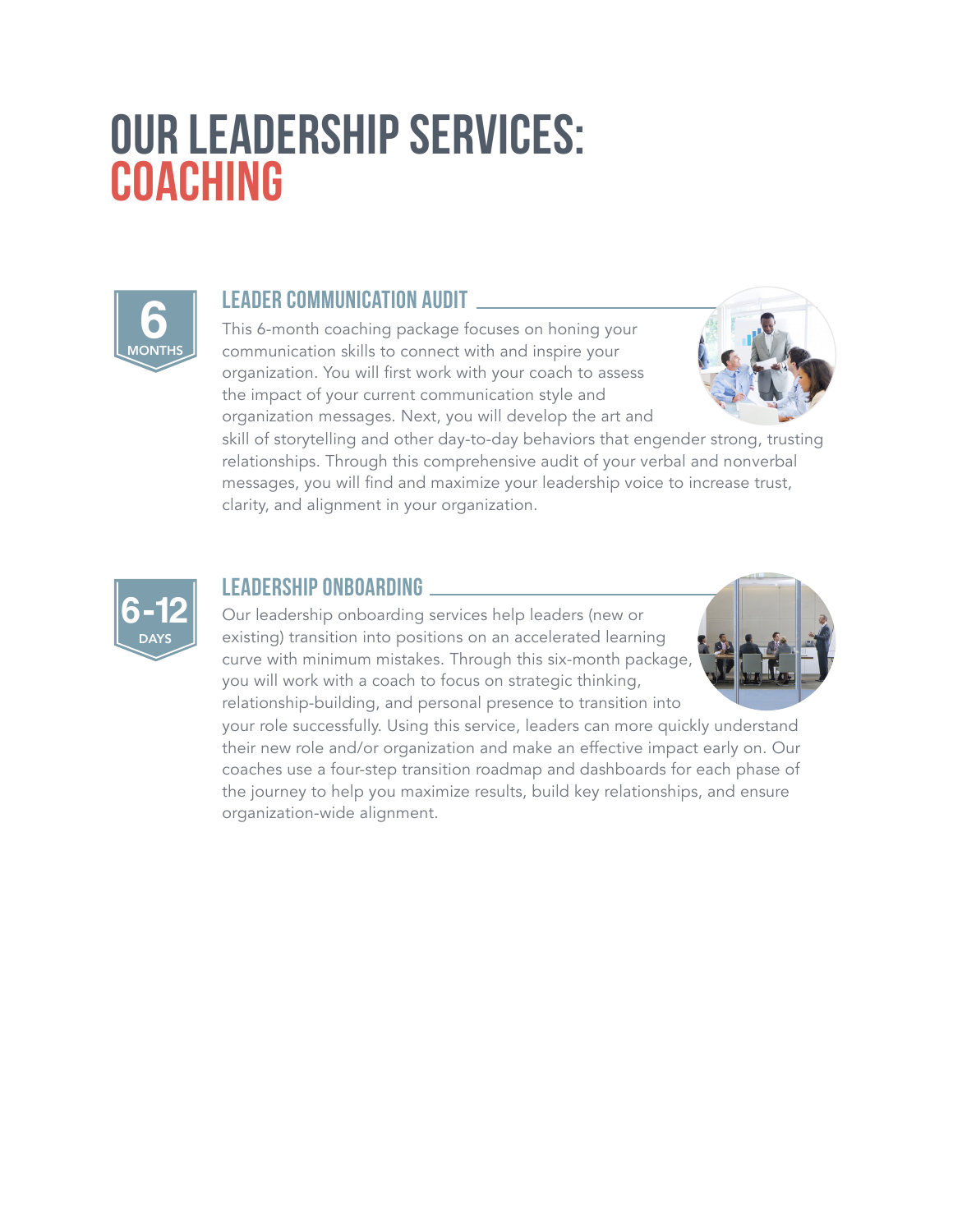### **OUR LEADERSHIP IMPACT**

#### HEAR WHAT OUR CLIENTS HAVE TO SAY

We develop leaders to lead. We equip them with the skills and tools necessary to drive organization-wide performance and support others in achieving more.



*An exceptional partner in creating our leadership development strategy and capacity building programs. In the midst of our merger, this work helped to stabilize the organization. It mobilized [and] aligned leadership action and increased employee engagement.* 



*ChangeFusion's facilitation of our sessions allowed for the team to engage in critical conversations while maintaining and building our relationships. Their guidance provided us a structure to come together and wrestle with complex issues while agreeing on priorities, leadership, and resources.*



*ChangeFusion coaches created a robust process that mobilized energy toward developing our future. They asked the tough questions and supported us in creating meaning from all the information. Their support enabled us to have conversations that were needed!*